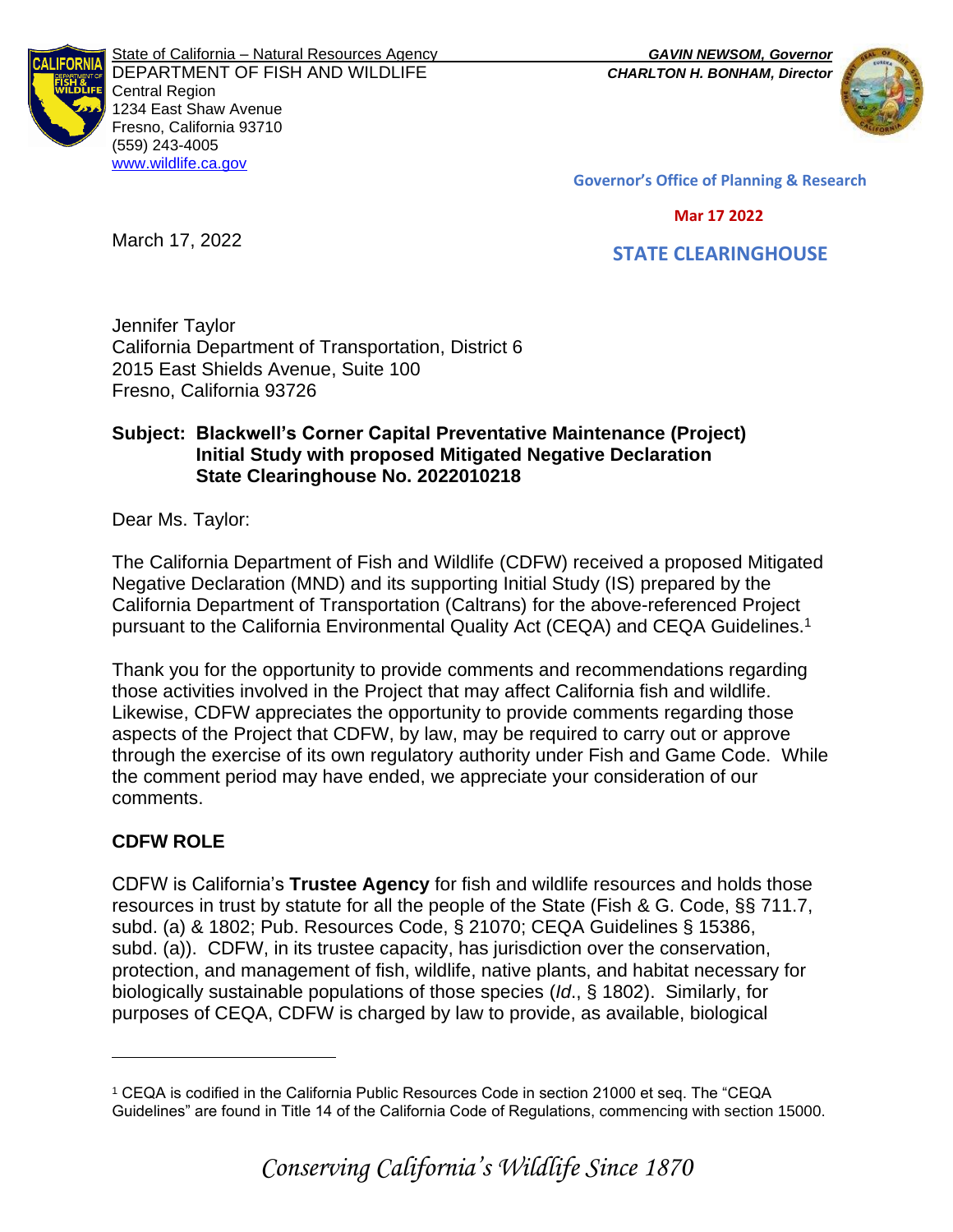expertise during public agency environmental review efforts, focusing specifically on projects and related activities that have the potential to adversely affect fish and wildlife resources.

CDFW is also submitting comments as a **Responsible Agency** under CEQA (Pub. Resources Code, § 21069; CEQA Guidelines, § 15381). CDFW expects that it may need to exercise regulatory authority as provided by the Fish and Game Code. As proposed, for example, the Project may be subject to CDFW's lake and streambed alteration regulatory authority (Fish & G. Code, § 1600 et seq.). Likewise, to the extent implementation of the Project as proposed may result in "take" as defined by State law of any species protected under the California Endangered Species Act (CESA) (Fish & G. Code, § 2050 et seq.), related authorization as provided by the Fish and Game Code will be required.

## **PROJECT DESCRIPTION SUMMARY**

### **Proponent:** Caltrans

**Objective:** Caltrans proposes to rehabilitate an approximately 18.6-mile segment of State Route 33 (SR 33) between Post Mile 40.4 and Post Mile 59.0 (Project site) in Kern County. All Project-related activities will occur within the existing right-of-way within the paved travel lanes, the unpaved but compacted and engineered shoulder backing, proposed new right-of-way, or within the ruderal areas beyond the travel lanes and shoulder backing. Work would include resurfacing of the existing SR 33, repair of localized failures, the sealing of cracks wider than 1.25-inches, loop Vehicle Detection Systems, the creation of centerline rumble strips, and the repair or replacement of existing culvert locations. Activities include trenching, grading, and resurfacing outside shoulders.

**Location:** The Project site exists between Post Mile 40.4 and Post Mile 59.0 and is north of the City of McKittrick in Kern County.

### **Timeframe:** Unspecified

### **COMMENTS AND RECOMMENDATIONS**

CDFW offers the following comments to assist Caltrans in adequately identifying and sufficiently reducing to less-than-significant the potentially significant, direct and indirect Project-related impacts to fish and wildlife (biological) resources.

Currently, the proposed IS/MND indicates that the Project-related impacts to Biological Resources would be less-than-significant with implementation of specific avoidance and minimization efforts. In particular, Caltrans concludes there will be less-than-significant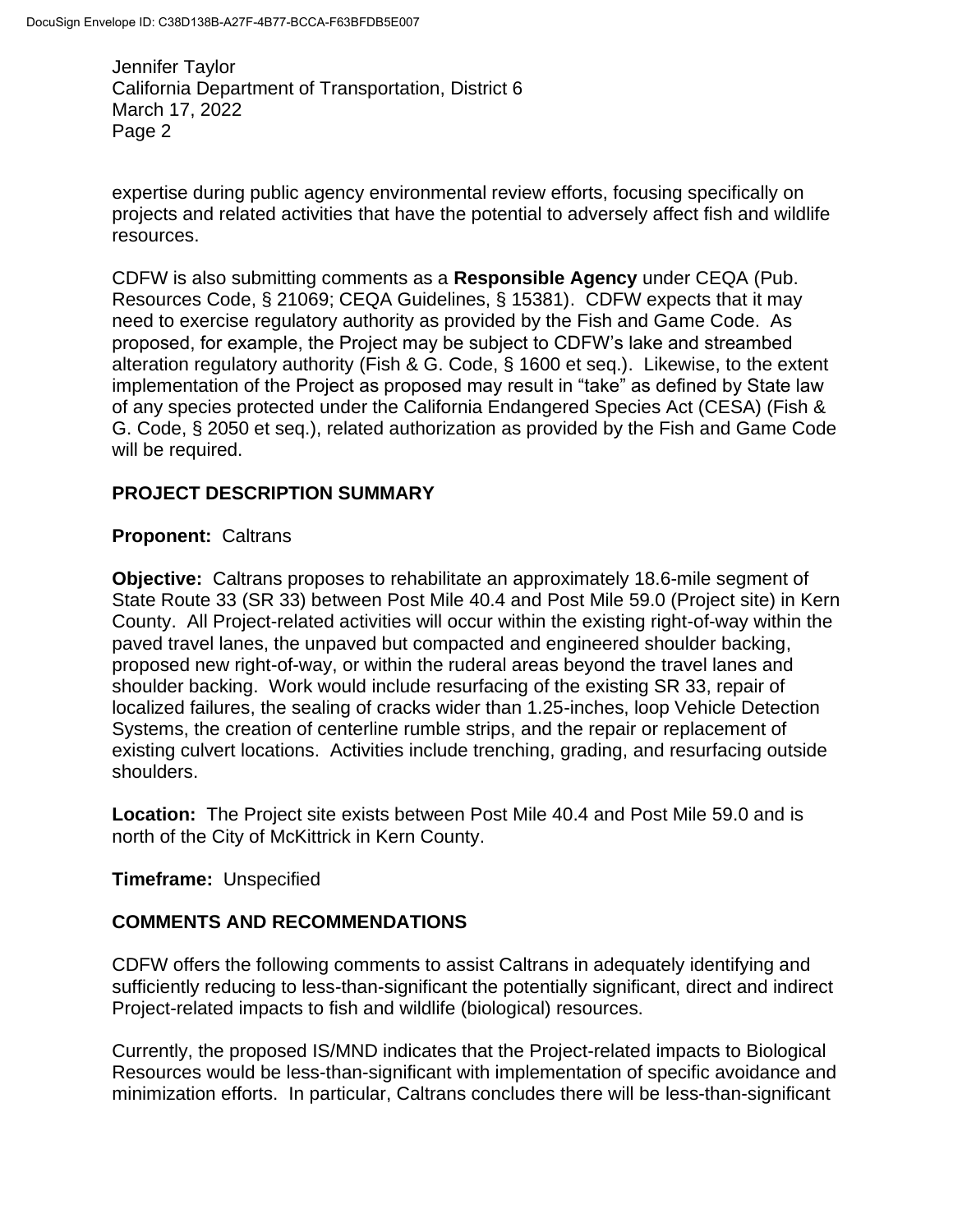impacts to the State threatened and federally endangered San Joaquin kit fox (*Vulpes macrotis mutica*), the State and federally endangered giant kangaroo rat (*Dipodomys ingens*), the State and federally endangered and State fully protected blunt-nosed leopard lizard (*Gambelia sila*), and the State species of special concern burrowing owl (*Athene cunicularia*).

However, as currently drafted, it is unclear whether the measures proposed in the IS/MND sufficiently reduce, to less-than-significant, the potential Project-related impacts to the State-listed and special status species. Therefore, CDFW does not agree with these conclusions and herein suggests measures to minimize and avoid Project-related impacts to special status species. CDFW also recommends that Caltrans identify a path forward in the event that avoidance of any State-listed species is not feasible.

## **I. Environmental Setting and Related Impact**

**Would the Project have a substantial adverse impact, either directly or through habitat modifications, on any species identified as a candidate, sensitive, or special-status species in local or regional plans, policies, or regulations, or by CDFW or the United States Fish and Wildlife Service (USFWS)?**

### **COMMENT 1: San Joaquin kit fox (SJKF)**

**Issue:** The Project activities will involve varying degrees of ground disturbance and the staging and laydown of equipment and materials at discreet locations along the 18.6 mile segment of SR 33. Some of the Project activities may constitute a novel disturbance sufficient to cause denning SJKF to abandon their dens causing increased susceptibility to predation and resulting in abandoned pups. Caltrans proposes pre-activity clearance surveys of the Project footprint and a 200-foot buffer between 14 and 30 days of commencing project activities, the daily inspection of deep trenches and steep-walled holes within the Project footprint, and the inspection of pipes greater than three inches in diameter prior to burying, capping, or moving in any way. Further, while Caltrans proposes consulting with USFWS in the event individual SJKF are detected during these surveys and/or inspections, Caltrans does not propose consulting with CDFW.

**Specific Impacts:** While CDFW agrees with Caltrans' plans to conduct pre-activity surveys and daily inspections of trenches, ditches, and materials at the Project footprint, CDFW recommends the pre-activity surveys be done to detect individuals and dens beyond the 200-foot area surrounding the Project footprint. Additionally, CDFW recommends Caltrans consult with CDFW in the event SJKF are detected during the surveys and/or inspections.

**Evidence impact would be significant:** While habitat loss resulting from agricultural, urban, and industrial development is the primary threat to SJKF (Cypher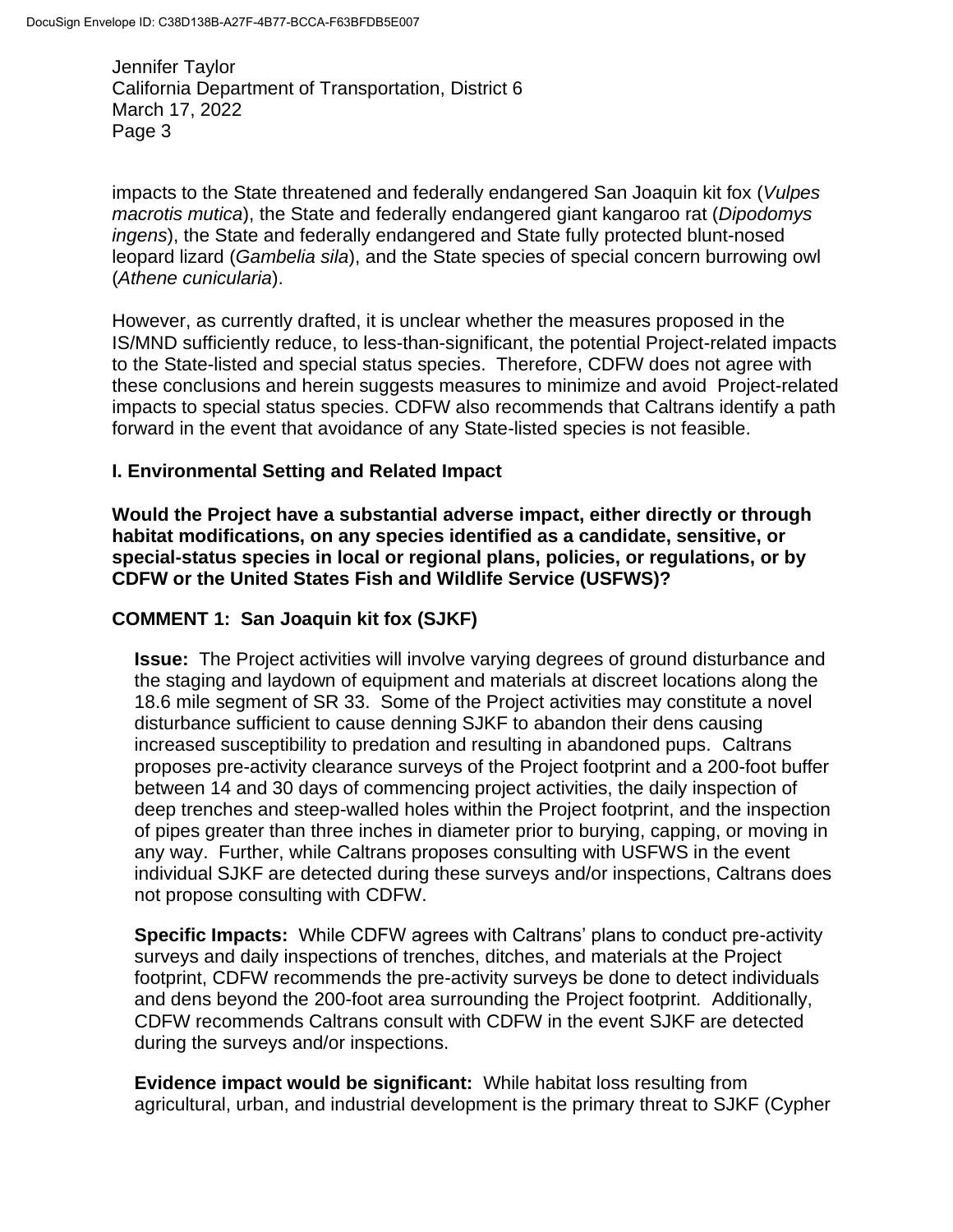et al., 2013), disturbance in proximity to a den can result in unsuccessful pupping and cause individuals to become more susceptible to predation. Both results of the Project-related disturbance could constitute significant effects to the species.

### **Recommended Potentially Feasible Avoidance and Mitigation Measure(s)**

Because SJKF are known to occur in the general vicinity of the Project footprint and because dens could be present outside the Project footprint but sufficiently near the Project footprint to be affected by the Project-related activities, CDFW recommends the following edits to the SJKF avoidance and minimization measure section of the IS. Further, CDFW recommends these revised measures be made conditions of Project approval.

#### **Recommended Edits to Avoidance and Minimization Measures to specifically address SJKF in the IS.**

CDFW recommends the pre-activity clearance surveys for SJKF be conducted to identify SJKF dens at **and within 250 feet of the Project footprint**, and that Caltrans coordinate with USFWS **and CDFW** in the event that individuals and/or dens are detected during these surveys. These surveys can be limited to 100 feet beyond the Project footprint if work commences outside the pupping season. Through the aforementioned coordination, CDFW will recommend a 250-foot no disturbance buffer around natal dens, a 100-foot no disturbance buffer around known dens, and a 50-foot no-disturbance buffer around potential or atypical dens, and absolutely no disturbance to the dens within the above buffers without contacting CDFW and obtaining written authorization to do so. If the above edits to the existing avoidance and minimization measures are not made, and/or the aforementioned buffers are not feasible, Caltrans should propose obtaining incidental take coverage under section 2081 subdivision (b) of Fish and Game Code in the revised IS, and that the revised IS support a MND. In summary, if implementation of the edited avoidance measure is not feasible, additional mitigation (take authorization from CDFW) would be required to reduce SJKF impacts to less-than-significant and to comply with CESA.

### **COMMENT 2: Giant Kangaroo Rat (GKR) and Blunt-nosed Leopard Lizard (BNLL)**

**Issue:** Both GKR and BNLL are known to occur in the general vicinity of the Project site. While much of the Project will occur on existing paved areas, there are discreet areas adjoining the Project which persist as suitable habitat. Caltrans proposed to survey 50-feet around existing culverts where work will occur, but did not propose an avoidance buffer for the species. CDFW recommends Caltrans conduct an assessment of these ruderal areas adjoining the Project site for potentially suitable GKR and BNLL habitat. If suitable GKR and BNLL habitat exists in areas of planned Project-related ground disturbance, equipment staging, or materials laydown, burrow openings in these areas would have to be completely avoided by a minimum of 50 feet in order to avoid possible take of the species.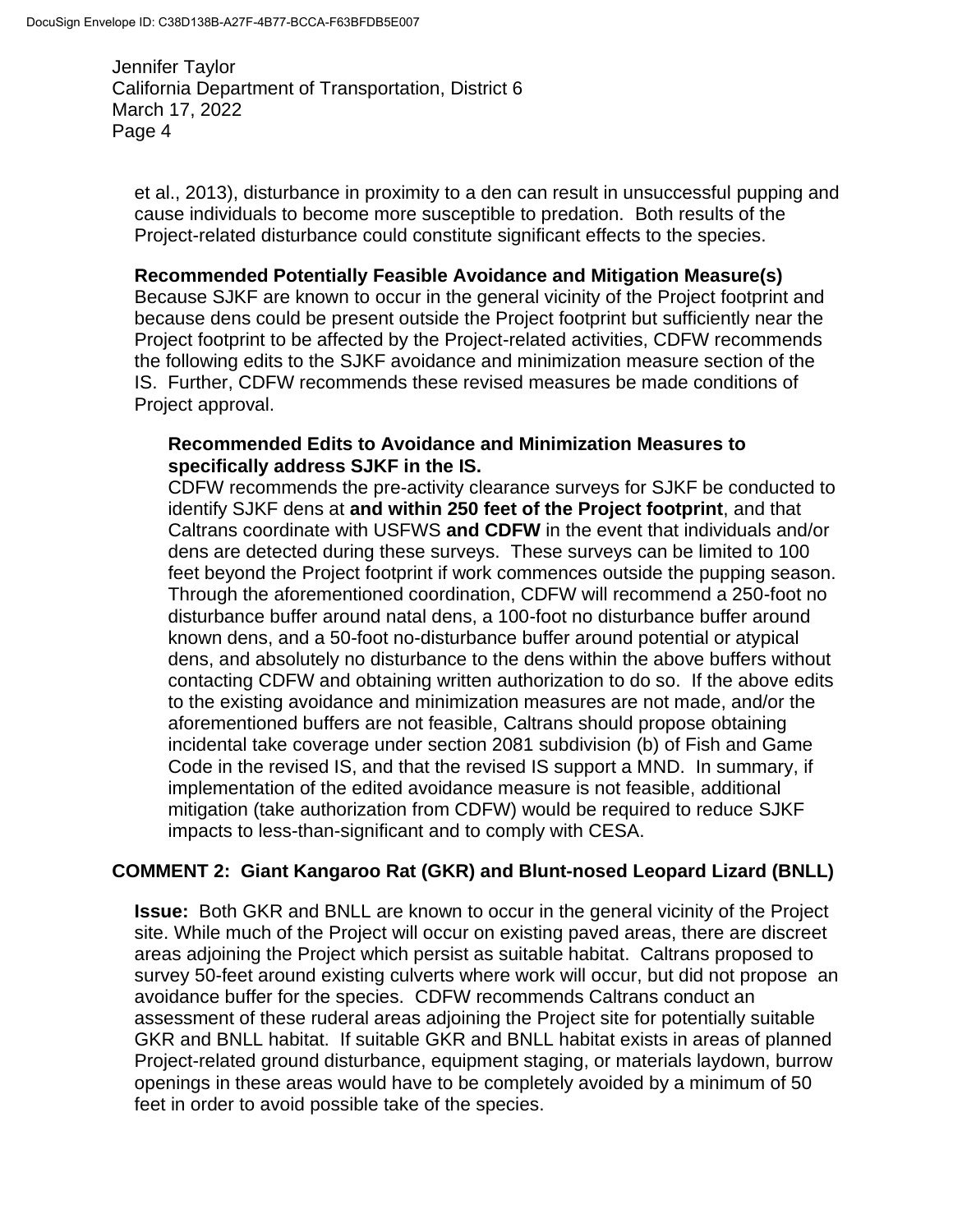**Specific Impacts:** Without a determination with respect to the presence or absence of even marginal GKR and/or BNLL habitat at and adjoining the Project site, CDFW cannot concur that the Project-related impacts to both or either species will be avoided or are less-than-significant. Both BNLL and GKR spend much of their time underground in burrows which extend as far as 50 feet from a burrow opening and unless those burrow openings are avoided by at least 50 feet, Project-related ground disturbance can result in take of the species through burrow chamber collapse, entrapment, etc. In the IS, Caltrans indicates that the Project will not result in any significant impact to either species. Caltrans does propose pre-activity surveys for both species but does not ascribe quantified buffer distances to avoid burrow openings which may exist within the ruderal portions of the right-of-way or adjoining ruderal lands.

**Evidence impact would be significant:** Habitat loss resulting from agricultural conversion and development is the primary threat to both GKR and BNLL. GKR are known to have occur in ruderal areas, which have connectivity to portions of the Project right-of-way. Both GKR and BNLL could continue to occupy ruderal areas within and adjoining these portions of the Project right-or-way and Project-related ground disturbance in these areas could result in take and significant impacts to both or either species.

**Recommended Potentially Feasible Avoidance and Mitigation Measure(s)** Because suitable GKR and/or BNLL habitat may be present in the vicinity of at least portions of the Project area, CDFW recommends the following avoidance and minimization measures be added to ensure that effects to the species will be lessthan-significant and completely avoided. Further, CDFW recommends these measures be made conditions of Project approval.

### **Recommended Mitigation Measure: Recommended inclusion of Avoidance and Minimization Measures for BNLL and GKR in the IS.**

In order to determine if GKR and/or BNLL occupy ruderal parts of the right-ofway or adjoining lands, CDFW recommends Caltrans revise the IS to include plans to assess whether ruderal lands within or adjoining (within 50 feet) the right-of-way constitute suitable habitat for GKR or BNLL. If not, this should be addressed in the IS and no further measures would be needed. But if suitable habitat is present at or within 50 feet of the right-of-way, and suitable burrows cannot be avoided, CDFW recommends the IS include a measure involving protocol-level surveys for both species in advance of commencing Project activities. If no individuals are detected during these surveys, Caltrans could potentially construct the Project and avoiding the species and associated significant impacts. However, if GKR and/or BNLL are found to occupy areas within or adjacent to the right-of-way, the Project would have the potential to result in take and significant impacts to the species. If burrow avoidance is not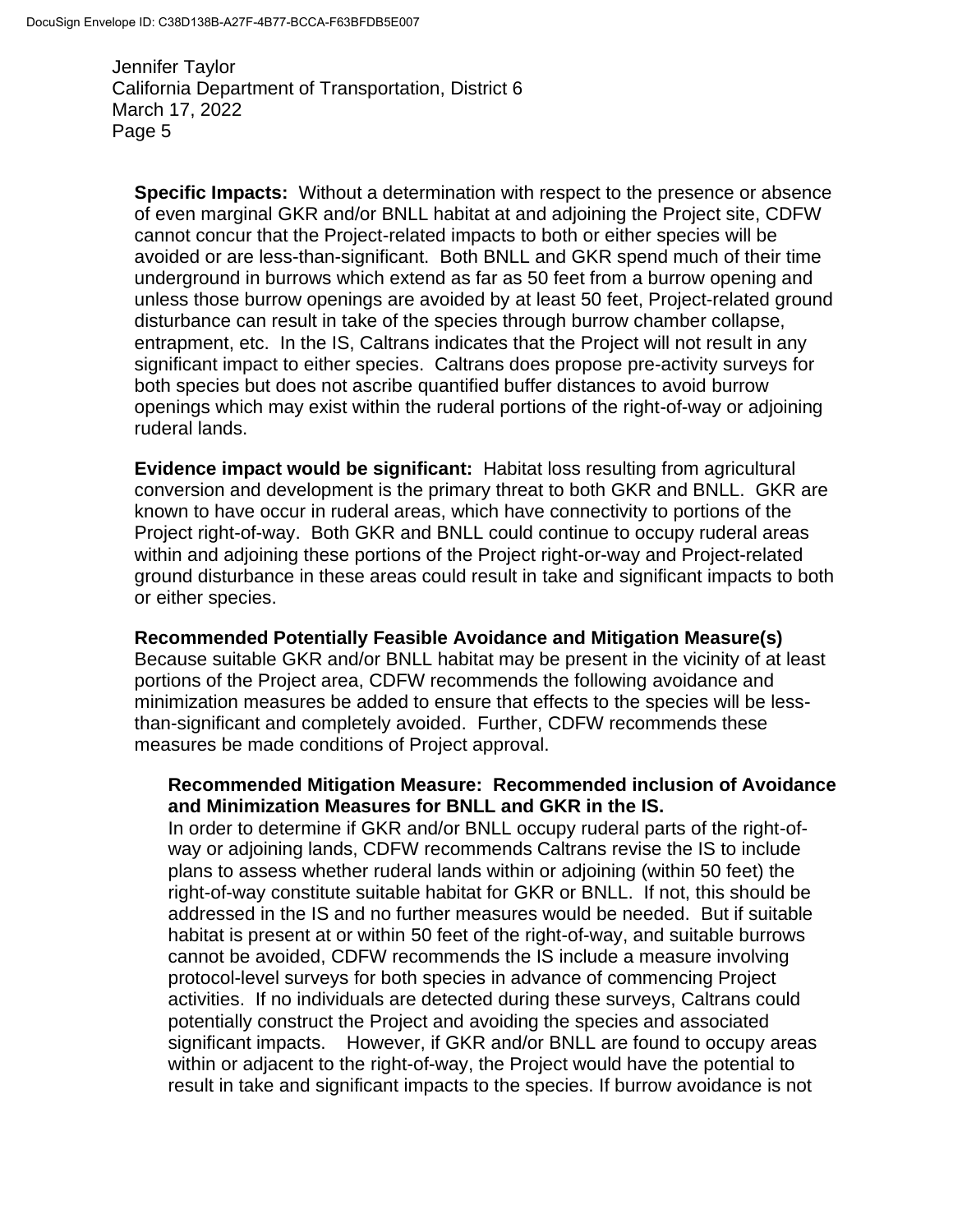> feasible, in advance of Project implementation, Caltrans should consult with CDFW regarding how to implement the Project in a manner that complies with CESA.. While Caltrans could seek and obtain incidental take coverage under section 2081 subdivision (b) of Fish and Game Code for Project-related take of GKR, CDFW cannot issue the same coverage for BNLL due to its State fullyprotected status.

## **COMMENT 3: Burrowing Owl (BUOW)**

**Issue:** BUOW may occur near the Project site. BUOW inhabit open grassland or adjacent canal banks, ROWs, vacant lots, etc. containing small mammal burrows, a requisite habitat feature used by BUOW for nesting and cover. **Specific impact:** Potentially significant direct impacts associated with subsequent activities include burrow collapse, inadvertent entrapment, nest abandonment, reduced reproductive success, reduction in health and vigor of eggs and/or young, and direct mortality of individuals.

**Evidence impact is potentially significant:** BUOW rely on burrow habitat yearround for their survival and reproduction. Habitat loss and degradation are considered the greatest threats to BUOW in California's Central Valley (Gervais et al. 2008). Therefore, subsequent ground-disturbing activities associated with the Project have the potential to significantly impact local BUOW populations. In addition, and as described in CDFW's "Staff Report on Burrowing Owl Mitigation" (CDFG 2012), excluding and/or evicting BUOW from their burrows is considered a potentially significant impact under CEQA.

### **Recommended Potentially Feasible Mitigation Measure(s) (Regarding Environmental Setting and Related Impact)**

To evaluate potential impacts to BUOW, CDFW recommends conducting the following evaluation of the Project site, incorporating the following mitigation measures into the IS prepared for this Project, and that these measures be made conditions of approval for the Project.

### **Recommended Mitigation Measure: BUOW Surveys**

CDFW recommends assessing presence/absence of BUOW by having a qualified biologist conduct surveys following the California Burrowing Owl Consortium's "Burrowing Owl Survey Protocol and Mitigation Guidelines" (CBOC 1993) and CDFW's Staff Report on Burrowing Owl Mitigation" (CDFG 2012). Specifically, CBOC and CDFW's Staff Report suggest three or more surveillance surveys conducted during daylight with each visit occurring at least three weeks apart during the peak breeding season (April 15 to July 15), when BUOW are most detectable.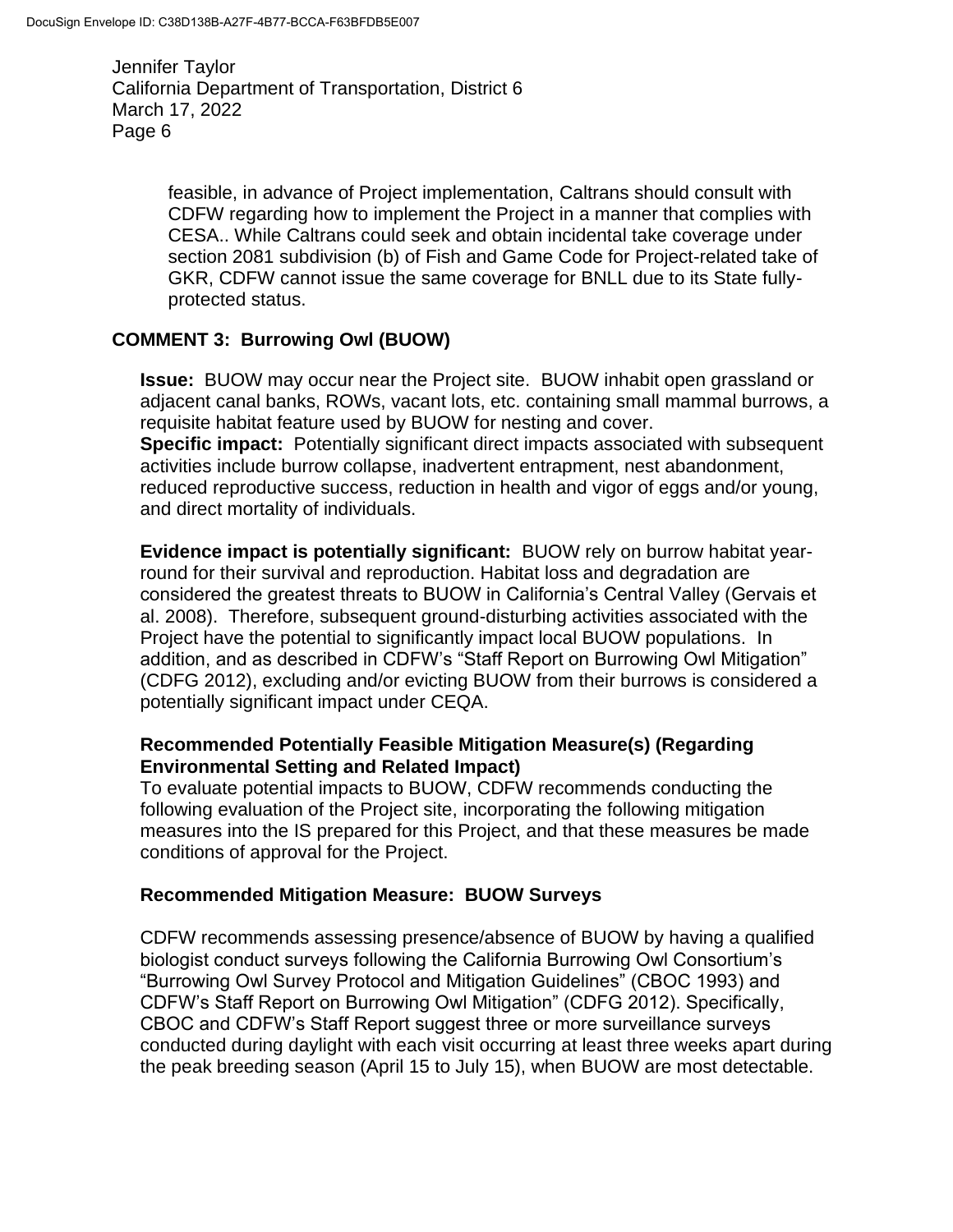### **Recommended Mitigation Measure: BUOW Avoidance**

CDFW recommends no-disturbance buffers, as outlined in the "Staff Report on Burrowing Owl Mitigation" (CDFG 2012), be implemented prior to and during any ground-disturbing activities. Specifically, CDFW's Staff Report recommends that impacts to occupied burrows be avoided in accordance with the following table unless a qualified biologist approved by CDFW verifies through non-invasive methods that either: 1) the birds have not begun egg laying and incubation; or 2) that juveniles from the occupied burrows are foraging independently and are capable of independent survival.

| Location      | Time of Year   | Level of Disturbance |       |                     |
|---------------|----------------|----------------------|-------|---------------------|
|               |                | Low                  | Med   | High                |
| Nesting sites | April 1-Aug 15 | $200 \; \text{m}^*$  | 500 m | 500 m               |
| Nesting sites | Aug 16-Oct 15  | 200 m                | 200 m | 500 m               |
| Nesting sites | Oct 16-Mar 31  | 50 m                 | 100 m | $500 \; \mathrm{m}$ |

\* meters (m)

#### **Recommended Mitigation Measure: BUOW Passive Relocation and Mitigation**

If BUOW are found within these recommended buffers and avoidance is not possible, it is important to note that according to the Staff Report (CDFG 2012), exclusion is not a take avoidance, minimization, or mitigation method and is considered a potentially significant impact under CEQA. However, if necessary, CDFW recommends that burrow exclusion be conducted by qualified biologists and only during the non-breeding season, before breeding behavior is exhibited and after the burrow is confirmed empty through non-invasive methods, such as surveillance. CDFW recommends replacement of occupied burrows with artificial burrows at a ratio of 1 burrow collapsed to 1 artificial burrow constructed (1:1) as mitigation for the potentially significant impact of evicting BUOW. BUOW may attempt to colonize or re-colonize an area that will be impacted; thus, CDFW recommends ongoing surveillance, at a rate that is sufficient to detect BUOW if they return.

### **ENVIRONMENTAL DATA**

CEQA requires that information developed in environmental impact reports and negative declarations be incorporated into a database which may be used to make subsequent or supplemental environmental determinations (Pub. Resources Code, § 21003, subd. (e)). Accordingly, please report any special-status species and natural communities detected during Project surveys to CNDDB. The CNDDB field survey form can be found at the following link: [https://www.wildlife.ca.gov/Data/CNDDB/Submitting-](https://www.wildlife.ca.gov/Data/CNDDB/Submitting-Data)[Data.](https://www.wildlife.ca.gov/Data/CNDDB/Submitting-Data) The completed form can be mailed electronically to CNDDB at the following email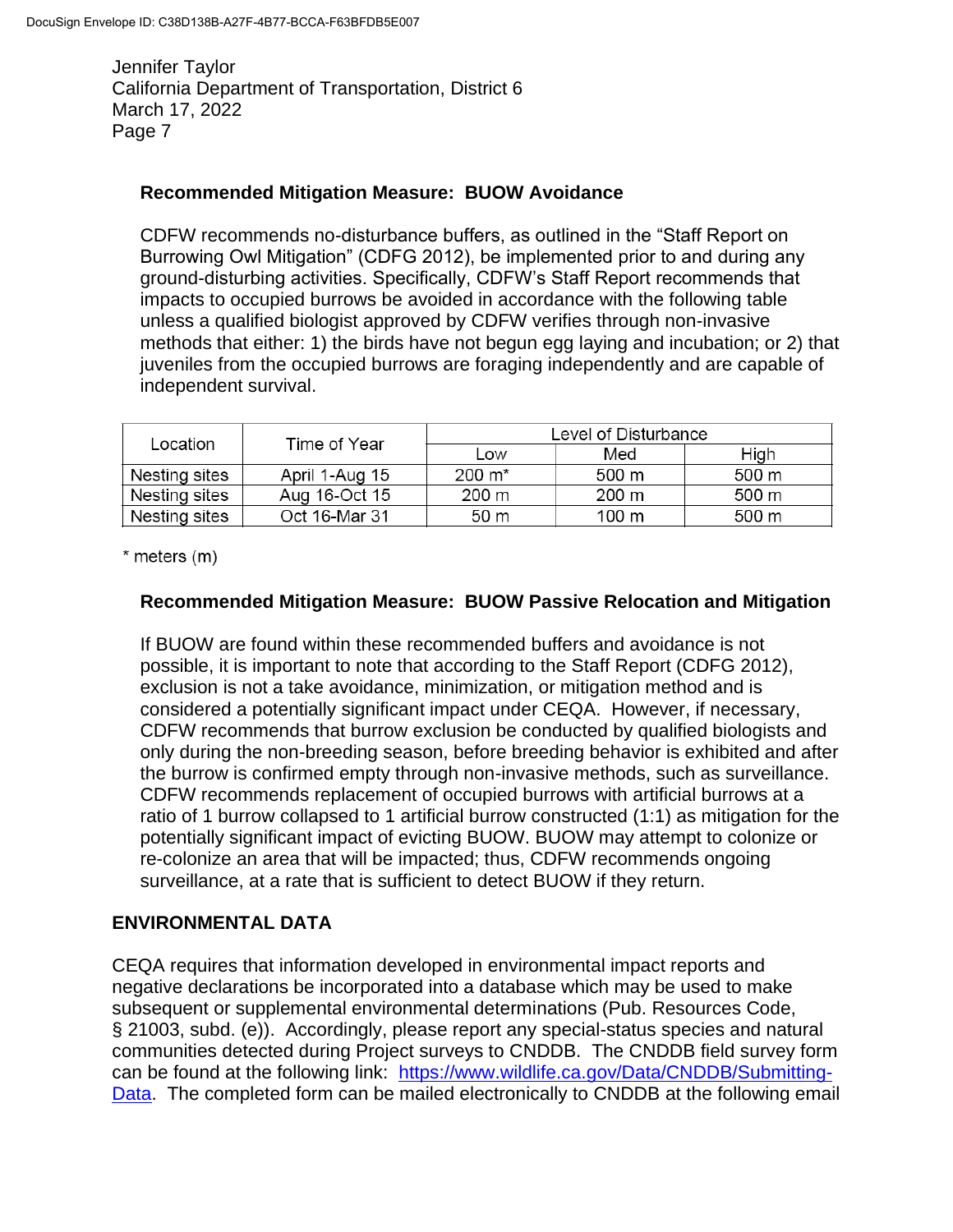address: [CNDDB@wildlife.ca.gov.](mailto:CNDDB@wildlife.ca.gov) The types of information reported to CNDDB can be found at the following link: [https://www.wildlife.ca.gov/Data/CNDDB/Plants-and-](https://www.wildlife.ca.gov/Data/CNDDB/Plants-and-Animals)[Animals.](https://www.wildlife.ca.gov/Data/CNDDB/Plants-and-Animals)

### **FILING FEES**

If it is determined that the Project has the potential to impact biological resources, an assessment of filing fees will be necessary. Fees are payable upon filing of the Notice of Determination by the Lead Agency and serve to help defray the cost of environmental review by CDFW. Payment of the fee is required in order for the underlying project approval to be operative, vested, and final (Cal. Code Regs, tit. 14, § 753.5; Fish & G. Code, § 711.4; Pub. Resources Code, § 21089).

CDFW appreciates the opportunity to comment on the Project to assist Caltrans in identifying and avoiding the Project's impacts on biological resources.

More information on survey and monitoring protocols for sensitive species can be found at CDFW's website [\(https://www.wildlife.ca.gov/Conservation/Survey-Protocols\)](https://www.wildlife.ca.gov/Conservation/Survey-Protocols). If you have any questions, please contact Javier Mendez, Environmental Scientist, at the address provided on this letterhead, or by electronic mail at [javier.mendez@wildlife.ca.gov.](mailto:javier.mendez@wildlife.ca.gov)

Sincerely,

DocuSianed by: Julie Vance

**Julie A. Vance** Regional Manager

Attachment 1: Recommended Mitigation Monitoring and Reporting Program

- cc: United States Fish and Wildlife Service 2800 Cottage Way, Suite W-2605 Sacramento, California 95825
- ec: Office of Planning and Research, State Clearinghouse state.clearinghouse@opr.ca.gov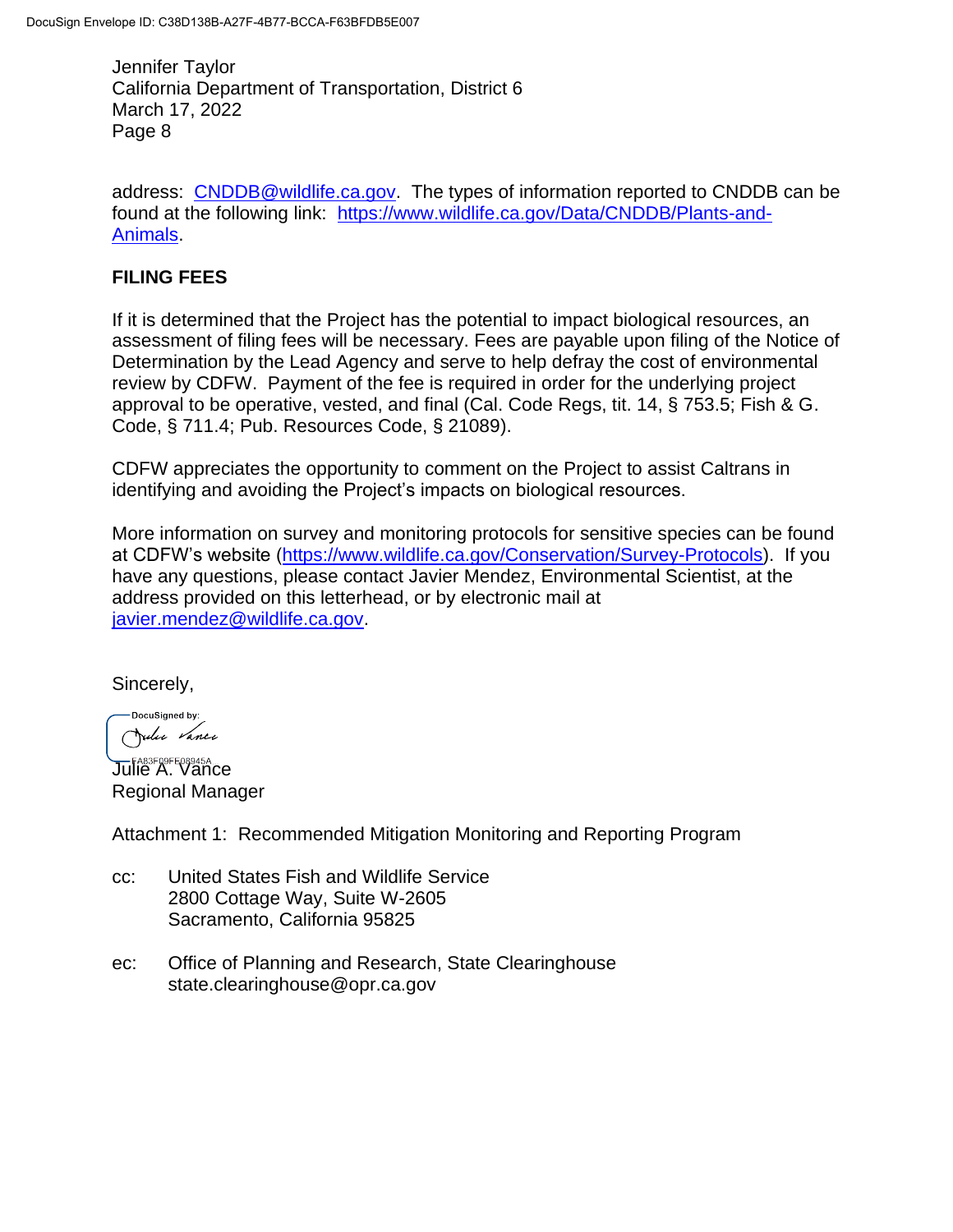# **LITERATURE CITED**

- CBOC 1993. California Burrowing Owl Consortium. 1993. Burrowing owl survey protocol and mitigation guidelines. April 1993.
- CDFG 2012. CDFG. 2012. Staff Report on Burrowing Owl Mitigation. California Department of Fish and Game.
- Cypher, B. L., S. E. Phillips, and P. A. Kelly. 2013. Quantity and distribution of suitable habitat for endangered San Joaquin kit foxes: conservation implications. Canid Biology and Conservation 16(7): 25–31.
- Gervais et al. 2008. Gervais, J.A., D.D. Rosenberg, and L.A. Comrack. Burrowing Owl (Athene cunicularia) in Shuford, W.D. and T. Gardali, editors. 2008. California Bird Species of Special